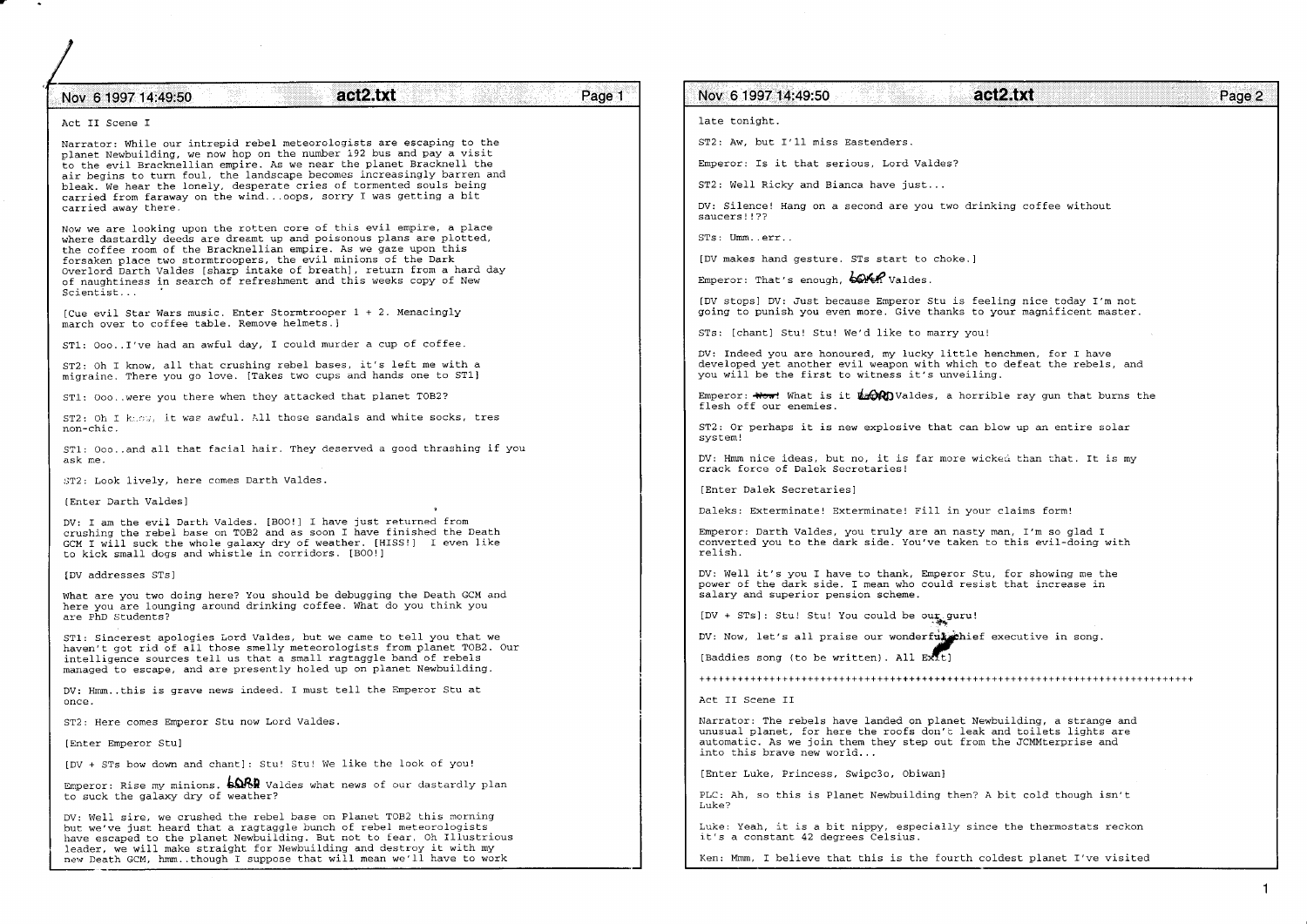| act2.txt<br>Nov 6 1997 14:49:50<br>Page 3                                                                                                                                   | Nov 6 1997 14:49:50<br>act2.txt<br>Page 4                                                                                                                                            |
|-----------------------------------------------------------------------------------------------------------------------------------------------------------------------------|--------------------------------------------------------------------------------------------------------------------------------------------------------------------------------------|
| in the month of December since 1972.                                                                                                                                        | Ken: It's time to train up that ragtaggle bunch of Phd Students into                                                                                                                 |
| Swipc3o: Really Obwian Kenobi Sir, that is a most interesting fact.                                                                                                         | PV knights. Luke and Princess Layer Cloud, could you fetch them for<br>me?                                                                                                           |
| Luke: Swipc3o, I think that your blatant lie circuits are wearing out<br>again.                                                                                             | [Enter PV knights 1, 2, 3]                                                                                                                                                           |
| PLC: Look here come the crew from the JCMMterprise.                                                                                                                         | PV knight1: STORM TRACKS!                                                                                                                                                            |
| [Enter Captain, Spock, Scotty. Spock holding black box thingy]                                                                                                              | PV Knight2: RADIATION!                                                                                                                                                               |
| Captain: Greetings and salutations rabbles. er rebels. Fortunately for                                                                                                      | PV Knight3: LIGHTNING!                                                                                                                                                               |
| you we have brought with us our fantastically advanced sensor<br>equipment with which we will be able to concisely and precisely locate                                     | PLC: How on Newbuilding are this useless lot going to become PV Knights?                                                                                                             |
| any significant hazards to ourselves on this new planet. Mr. Spocktrager,<br>our technical wizard, will initiate the search.                                                | Ken: I shall teach them the ways of the PV knights. They shall learn<br>the one true skill that all PV Knights possess. How to carry a cup of<br>coffee                              |
| Spocktrager: Umm[fiddles with black box]did we a get a manual with<br>this? Ah!oh, erCaptain, our sensors indicate that the only                                            | PV Knight1: [Shocked] STORM TRACKS!                                                                                                                                                  |
| significant item on planet Newbuilding would appear to be a talking<br>lift.                                                                                                | Ken: without a SAUCER!                                                                                                                                                               |
| Scotty: A talking lift! Dunna talk rubbish man. What would anyone want                                                                                                      | PV Knight2+3: [Petrified] RADIATION! LIGHTNING!                                                                                                                                      |
| with a talking lift!                                                                                                                                                        | Luke: Holy Thurburn's Buckyballs Ken. Can they possibly do that?                                                                                                                     |
| Spocktrager: Mmmthe sensors must be broken. Hold on I'll just stick<br>a post-it note on it.                                                                                | Ken: We can only try Luke. The future of Meteorology as we know it                                                                                                                   |
| Swipc3o: Don't fret yourselves Sirs. I'll shall perform a search of<br>Planet Newbuilding using my own built-in sensor technology,<br>oops!Loop errorcore dump[Powers Down] | depends upon these PV Knights. Should we fail and the dark side win,<br>all the weather will be sucked out of the galaxy forever. And there<br>will be no more current weather game. |
| Luke: Damn ipc series.                                                                                                                                                      | PLC: Then let's go to work.                                                                                                                                                          |
| Captain: No need to fear Luke. Mr. Spocktrager, our technical wizard,                                                                                                       | Ken: Let's first see just how good their coffee carrying skills are.                                                                                                                 |
| will repair your robot. Mr. Spocktrager the three fingered Vulcan<br>death grip if you please.                                                                              | [Each of the PV Knights gets a cup of coffee, try to walk with it and<br>spill coffee everywhere.)                                                                                   |
| Scotty: Oh no, not the three fingered Vulcan death grip.                                                                                                                    | PLC: They're useless.                                                                                                                                                                |
| Spocktrager: Mmmlet's see now. Ah there's Control and Alt. Now<br>where's Delete. Oh there we go.                                                                           | PV Knight1: [dejected] Storm tracks                                                                                                                                                  |
| Swipc3o: Memory testenter new time and date [and other rebooting noises]                                                                                                    | Ken: Don't be too judgemental Princess. Carrying a cup of coffee is much<br>harder than you think.                                                                                   |
| PLC: This is all very well but how on Newbuilding are we going to<br>defeat the evil empire and the dreaded Darth Valdes?                                                   | Narrator: An hour later, after an intensive informal seminar entitled<br>"Coffee carrying: much harder than you thought".                                                            |
| Ken: Well as I mentioned in the first Act, what we need to do is to<br>train up our useless ragtaggle bunch of PhD students into PV                                         | Ken: Now try carrying those cups again.                                                                                                                                              |
| knights. Then they can attack the Death GCM in our Xpilots.                                                                                                                 | [All the PV Knights succeed in carrying the coffee this time]                                                                                                                        |
| Luke: But how do the Xpilots get past the Death GCMs defences?                                                                                                              | Luke: They've done it!                                                                                                                                                               |
| Ken: What I failed to mentioned, even though this is central to the<br>the plot, is that we also need it to develop a cunning computer virus                                | PLC: And without saucers!                                                                                                                                                            |
| that will enable us to scramble their defence systems, thus allow our<br>Xpilots to attack without fear of reprisal.                                                        | Ken: I must say I was worried there for a moment, but yes they seemed<br>to have cracked it! They truly are PV Knights now.                                                          |
| Captain: Fortunately for you rebels, Mr. Spocktrager, our technical wizard, .<br>is with us.                                                                                | PV Knight1: STORM TRACKS!are regions of high frequency variability<br>associated with synoptic scale weather systems!                                                                |
| Spocktrager: Not to fear Captain. I'll come up with a plan.                                                                                                                 | PV Knight2: RADIATION!is the forcing of the atmosphere by the                                                                                                                        |
| Captain: In that case we shall retire to the JCMMterprise so that<br>Mr. Spocktrager can develop his computer virus.                                                        | absorption and emittance of electromagnetic waves!<br>PV Knight3: LIGHTNING! is a sparkly bright thing that comes shooting                                                           |
| Scotty: We're doomed!                                                                                                                                                       | out of the sky!                                                                                                                                                                      |
| [Scotty, Spock and Captain exit]                                                                                                                                            | Ken: Well I suppose two out of three isn't bad.                                                                                                                                      |
|                                                                                                                                                                             | Luke: Oh, I thought that was a fairly good description of lightning.                                                                                                                 |